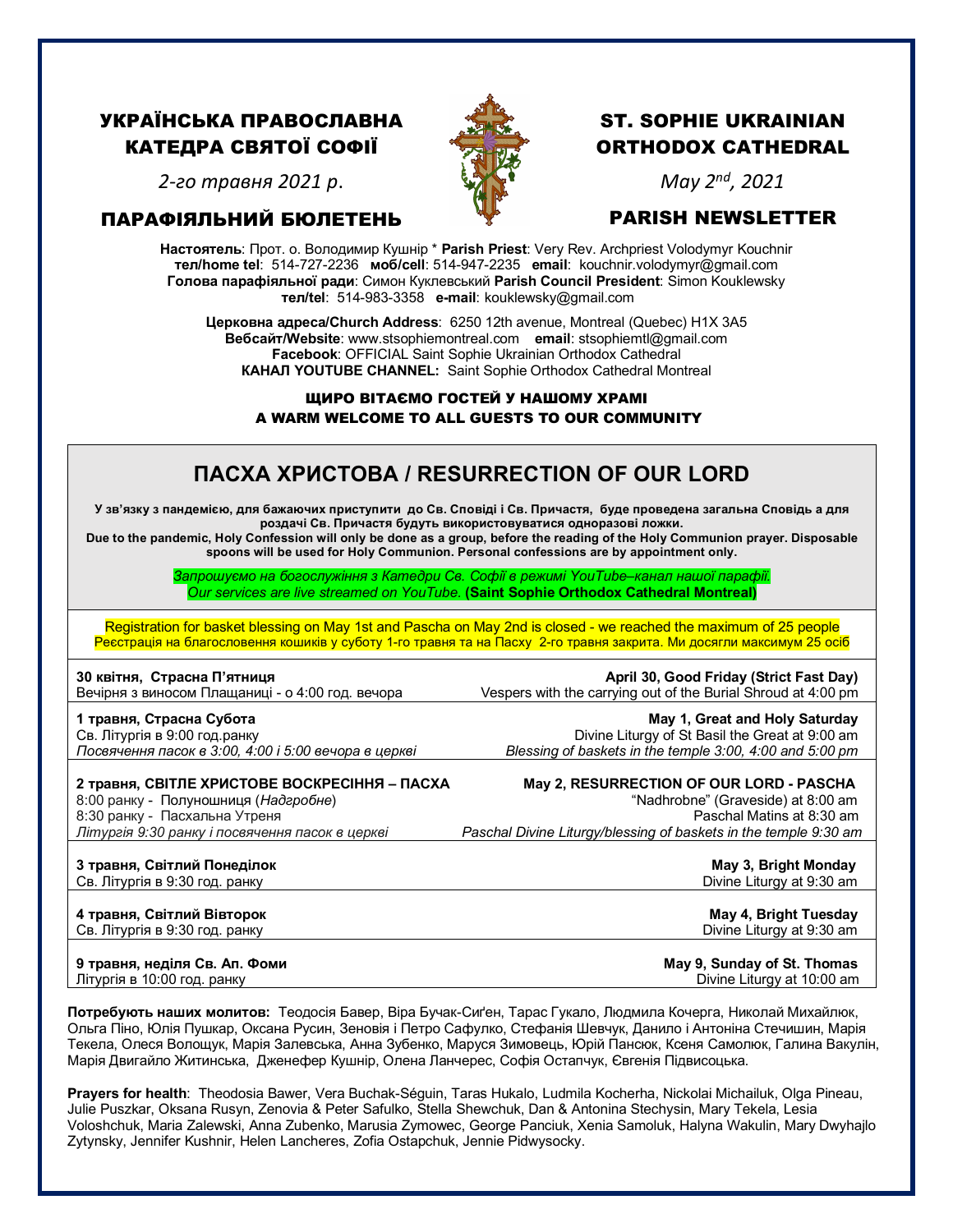| ПАРАФІЯЛЬНІ ПОДІЇ ТА ОГОЛОШЕННЯ                                                                                                                                                                                                                                                                                                                                                  | <b>PARISH EVENTS AND ANNOUNCEMENTS</b>                                                                                                                                                                                                                                                                                               |
|----------------------------------------------------------------------------------------------------------------------------------------------------------------------------------------------------------------------------------------------------------------------------------------------------------------------------------------------------------------------------------|--------------------------------------------------------------------------------------------------------------------------------------------------------------------------------------------------------------------------------------------------------------------------------------------------------------------------------------|
| ПОДЯКА: жіночий відділ "Доньки України" при Катедрі<br>Святої Софії, висловлює щиру подяку жіночій команді, яка<br>погодилися пекти паски не тільки для нашої парафії, але<br>для всієї української громади, яка цінує традиційну паску,<br>що являється основним символом пасхального кошика.<br>Особлива подяка Олені Геллі, яка взяла участь в цій                            | <b>THANKS:</b> UWAC "Daughters of Ukraine" branch would like to<br>express its gratitude to the team who took it upon themselves to<br>bake paskas for our parish members and, indeed, the whole<br>Ukrainian community who value having a traditional paska as the<br>centre of their Easter basket.                                |
| випічці, забезпечуючи інгредієнтами, організовувала графік<br>випічки, керувала замовленнями та вела книги.                                                                                                                                                                                                                                                                      | Special thanks to Elena Gella who volunteered to take on the<br>project: she secured the ingredients, prepared baking<br>schedules, managed the orders and kept the books.                                                                                                                                                           |
| Щира подяка також висловлюється Іванці Стасюк, яка<br>запросила пекарів, керувала упакуванням, розподілом та<br>доглядала за кухнею.                                                                                                                                                                                                                                             | Special thanks also go out to Ivanka Stasiuk who recruited<br>bakers, managed the packing and distribution, and took care of<br>the kitchen.                                                                                                                                                                                         |
| Дякую всім жінкам за їх час, який вони присвятили цьому<br>проектові, а саме: Оксані Гордій, Марії Думі, Марії Шупені,<br>Марії Буцьорі, Іванці Стасюк, Олені та Юрію Гелі. Для<br>нашої церкви було зібрано понад \$2,000 доларів.                                                                                                                                              | The bakers who were generous with their time and talent were<br>Oksana Gordiy, Maria Duma, Maria Shupenia, Maria Buciora,<br>Ivanka Stasiuk and Elena & Yoris Gella. Over \$2,000 was raised<br>for our church.                                                                                                                      |
| Нехай Бог благословить їх усіх за відданість нашій церкві та<br>українським традиціям.<br>Ірина Герич- голова жіночого віддіду "Доньки України".                                                                                                                                                                                                                                 | May God bless them all for their dedication to our church & to<br>our Ukrainian traditions.<br>Irena Gerych, President, UWAC - Daughters of Ukraine                                                                                                                                                                                  |
| КВІТИ ДЛЯ ПЛАЩАНИЦІ: Щира подяка висловлюється<br>родині Михайлюк за пожертвування квітів для гробу<br>Господнього, для прикрашення Плащаниці, в пам'ять<br>покійних Ґеоргія і Фрозіни та Дорис Михайлюк. Вічна їм<br>пам'ять.                                                                                                                                                   | <b>FLOWERS FOR HOLY SHROUD - The Parish Council</b><br>expresses sincere thanks to the Michailuk Family for their<br>donation of beautiful flowers for the decoration of the Epitaphios<br>in memory of their family members Georgi, Frozina and Doris<br>Michailuk. May their memory be eternal.                                    |
| ПАНАХИДА: В неділю, 9 травня, 2021 р. після закінчення<br>Літургії відслужиться поминальна панахида, в 10-у річницю<br>упокоєння Віктора Сидоренка, бувшого голови церковної<br>ради 2006-2011 роках.                                                                                                                                                                            | PANAKHYDA: On Sunday, May 9, 2021, following the Divine<br>Liturgy, a memorial service will be celebrated on the 10th<br>anniversary of the repose of Victor Sidorenko, who served as<br>parish council president until his falling asleep in the Lord (2006-<br>2011).                                                              |
| Під час 5 річної каденції покійного Віктора, за його<br>підтримки та наполегливості та з благословення<br>Митрополита Юрія, в присутності настоятеля о.<br>Володимира, прот. о. Ігоря Куташа, діючого голови Віктора<br>Сидоренка, та двох парафіян Николая Михайлюка<br>старшого і молодшого, був закладений камінь під<br>будівництво каплиці на честь Рівноапостольного Князя | It was during his presidency that the Sts Volodymyr and Olha<br>chapel foundation was laid with Metropolitan Yurij's blessing and<br>the support of our pastor Fr Volodymyr, Fr. Ihor Kutash, and both<br>Nicholas Michailiuk Sr. and Jr. He also finalized the painting and<br>decoration of the interior of our temple with icons. |
| Володимира і Княгині Ольги на оселі Св. Софії. Так само<br>ним було завершено малювання і оздоблення церковного<br>інтер'єру іконами.                                                                                                                                                                                                                                            | We express our sincere condolences to his wife Irene, sons<br>Taras and Stephan, his grandchildren, brother Walter and his<br>whole family. We are grateful for his dedication towards<br>our parish, and we believe that God has accepted his soul where                                                                            |
| Дружині Ірині, синамТарасу і Степану, внукам, брату<br>Володимиру та всій родині висловлюємо щире співчуття, а<br>також із вдячністю пам'ятаємо і дякуємо за його щиру та<br>віддану працю для розвитку нашої парафії та віримо, що<br>Господь прийняв його душу там де всі праведні<br>спочивають. Вічна йому пам'ять.                                                          | all the righteous repose. May his memory be eternal!                                                                                                                                                                                                                                                                                 |
| ПОДЯКА: Висловлюється щира подяка за приготовлення<br>лози у вербну неділю. Особи які пожертвували вербу зі<br>свого города: Марія Наливайко і Тереза Панасюк. Особи<br>які різали і привезли до церкви: Зенон Грицьков'ян, Сергій<br>Стасюк і Юрій Гела.                                                                                                                        | <b>THANKS:</b> We would like to thank the following people for<br>donating pussy willows from their gardens: Maria Nalywajko and<br>Teresa Panasiuk. Also many thanks to those individuals for<br>cutting and delivering the pussy willows to the church: Zenon<br>Hryckowian, Serhij Stasiuk and Yoris Gella.                       |
| 2 ТРАВНЯ 2021 — ХРИСТОВЕ ВОСКРЕСІННЯ-<br>ПРОТОКОЛ В УМОВАХ ПАНДЕМІ — COVID-19 ПІД ЧАС<br>ПАСХАЛЬНОЇ ЛІТУРГІЇ. Після санітарії рук, реєстрації та<br>придбання свічок, прихожани займають місце у лавці<br>тримаючи при собі своі пасхальні кошики. Після закінчення<br>Божественної літургії о. Володимир оголосить про                                                          | MAY 2, 2021 - PASCHA (EASTER SUNDAY) COVID-19<br><b>PROTOCOL</b><br>Following the sanitizing of hands, registration and purchasing of<br>candles, the faithful are to be seated keeping their Paschal<br>baskets with them. Once the Divine Liturgy has ended, Fr.<br>Volodymyr will announce that worshipers remain seated. The     |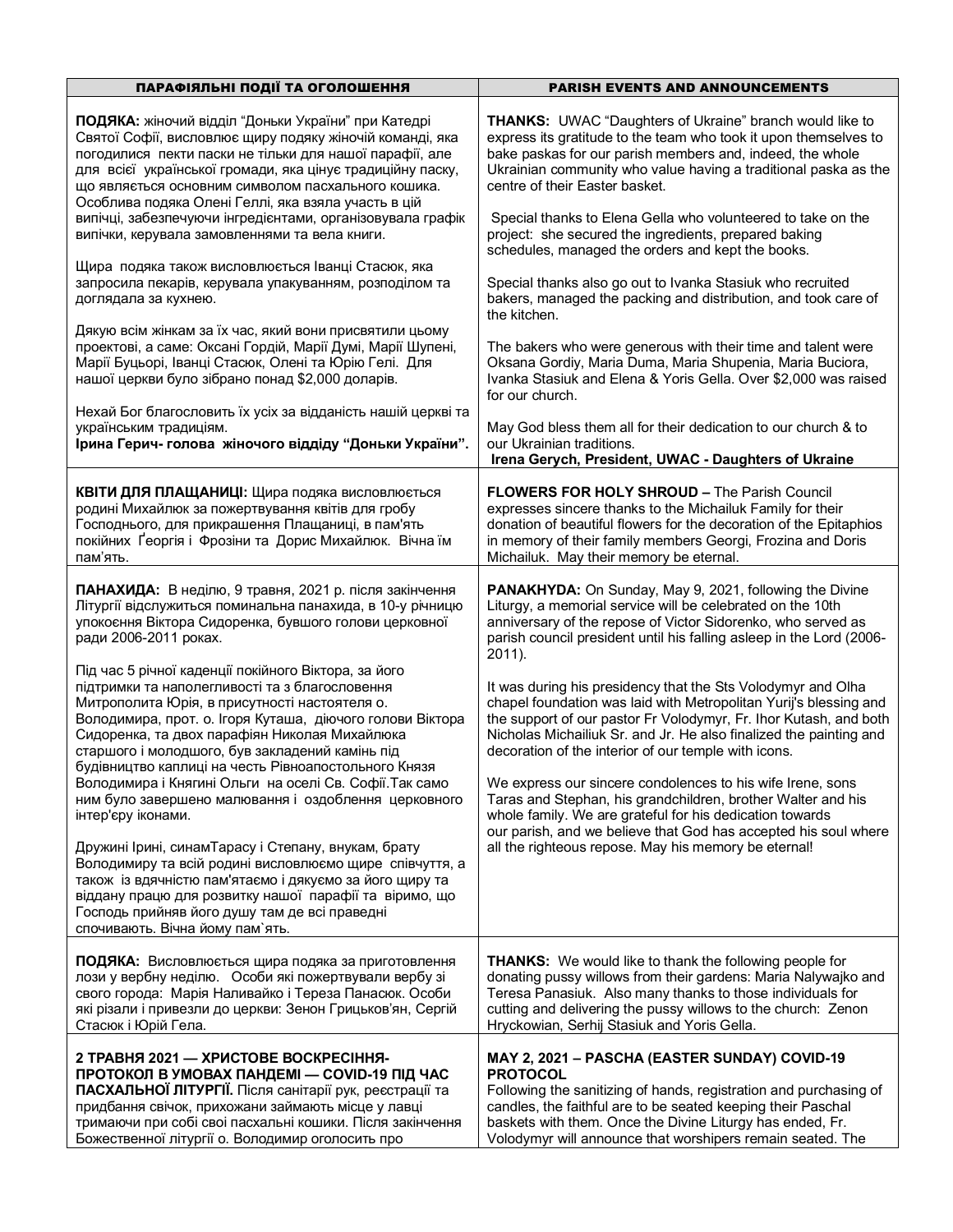| освячення пасок, при цьому всі залишаються на своїх<br>місцях. Запаливши свічки у своїх пасхальних кошиках о.<br>Володимир зачитає молитву на освячення страв, і пройде<br>по головному проході та освятить кошики. Після<br>завершення освячення пасхальних кошиків<br>координатор попросить залишити своє місце,<br>визначаючи за порядком хто за ким виходь. Прихожани не<br>повинні цілувати ікону чи хрест а тільки можна вклонитися,<br>продовжуючи рухатися на вихід в напрямку задніх дверей<br>по правій стороні від вівтар.<br>ПІСЛЯ ВИХОДУ З ХРАМУ НЕ МОЖНА СКУПЧУВАТИСЯ<br>НА ЦЕРКОВНОМУ ПОДВІР'Ї. | faithful will light the candles in their Paschal baskets. Fr<br>Volodymyr will walk up and down the aisles blessing the baskets.<br>Once the blessing is completed, a coordinator will designate<br>which pew is to exit. The faithful must not kiss the icon or the<br>cross and must proceed to the right-hand side rear door exit, and<br>once outside, proceed to leave the church premises<br>(yard). There must not be any group gatherings outside the<br>church. |
|----------------------------------------------------------------------------------------------------------------------------------------------------------------------------------------------------------------------------------------------------------------------------------------------------------------------------------------------------------------------------------------------------------------------------------------------------------------------------------------------------------------------------------------------------------------------------------------------------------------|--------------------------------------------------------------------------------------------------------------------------------------------------------------------------------------------------------------------------------------------------------------------------------------------------------------------------------------------------------------------------------------------------------------------------------------------------------------------------|
| УПЦК - 3 тє, ЩОРІЧНЕ ПОЖЕРТВУВАННЯ ПІД ЧАС<br>ВЕЛИКОГО ПОСТУ ДЛЯ МАЛОЗАБЕЗПЕЧЕНИХ: ` 3<br>ЛЮБОВІ ДО БЛИЖНЬОГО". Пригадуємо, що від 15<br>березня до 2 травня 2021 р., з благословення Митрополита<br>Юрія, звертаємося до всіх з проханням жертвувати<br>продукти харчування до місцевого центру, який відповідає<br>за їх розповсюдження для малозабезпечених. Будь ласка,<br>приносьте до церкви сухо-продукти (консерви, тощо) і<br>покладіть до коробки при вході. Якщо виникнуть запитання,<br>звертайтеся до Оксани Чудобей (514) 217-<br>6461, rchudobey@hotmail.com. Дякуємо всім заздалегідь.         | <b>3RD ANNUAL UOCC GREAT LENTEN FOOD DRIVE: FOR</b><br>THE LOVE OF GOD - From March 15 until May 2, with blessing<br>of Metropolitan Yuriy, we encourage everyone to donate non<br>perishable groceries, which we will then deliver to a local food<br>bank. Please drop off non-perishable food in the boxes at the<br>church entrance. Coordinator, Roxanne Chudobey (514) 217-<br>6461, rchudobey@hotmail.com                                                         |
| КАНАЛ YOUTUBE "Saint Sophie Orthodox Cathedral<br>Montreal: трансляція наших Божественних недільних<br>відправ відбувається в режимі онлайн (YouTube)<br>Підписуйтеся!                                                                                                                                                                                                                                                                                                                                                                                                                                         | YOUTUBE CHANNEL "Saint Sophie Orthodox Cathedral<br>Montreal" - We are streaming our services from YouTube.<br>Please subscribe!                                                                                                                                                                                                                                                                                                                                         |
| РІЧНІ ЗАГАЛЬНІ ЗБОРИ ПАРАФІЇ 2021- зазвичай<br>заплановані у лютому місяці, цього разу відкладаються на<br>невизначений термін. Церковна рада призначить дату<br>зборів, як тільки уряд Квебеку зніме заборону на<br>громадські зібрання.                                                                                                                                                                                                                                                                                                                                                                      | PARISH ANNUAL GENERAL MEETING 2021: Due to the<br>pandemic, the AGM, which usually takes place in February, is<br>postponed indefinitely. Parish Council will call the AGM as soon<br>as the Quebec government allows public gatherings in greater<br>numbers.                                                                                                                                                                                                           |
| ЗМІНА ДНЯ! ДУХОВНІ РОЗМОВИ ДЕКАНАТУ<br>МОНРЕАЛЬ-ОТТАВА УПЦ в КАНАДІ: запрошуємо кожного<br>четверга від 20:00-21:00 онлайн на Facebook (Ukrainian<br>Orthodox Cathedral in Ottawa) на духовну розмову, яку<br>проводять: Др. Прот. Ігор Куташ, о. Ігор Охримчук, Прот.<br>Володимир Кушнір і Прот. Тарас Маковський. Під час<br>розмови учасники можуть ставити запитання.                                                                                                                                                                                                                                     | CHANGE OF DAY! SPIRITUAL DISCUSSION LED BY UOCC<br>MONTREAL-OTTAWA MISSION DEANERY CLERGY: All are<br>invited to join them, Thursday from 8pm-9pm on Facebook<br>(Ukrainian Orthodox Cathedral in Ottawa). You may post<br>questions and commentaries. Participants include: Very Rev. Dr<br>Ihor Kutash, Fr. Ihor Okhrimtchouk, Very Rev. Volodymyr<br>Kouchnir and Very Rev. Taras Makowsky.                                                                           |
| ЗАГАЛЬНІ ІНФОРМАЦІЇ                                                                                                                                                                                                                                                                                                                                                                                                                                                                                                                                                                                            | <b>GENERAL INFORMATION</b>                                                                                                                                                                                                                                                                                                                                                                                                                                               |
| ПАРКУВАННЯ: Alfred Dallaire Memoria дозволяє нам<br>користуватися їх парківкою лише в неділю вранці.                                                                                                                                                                                                                                                                                                                                                                                                                                                                                                           | <b>PARKING</b> Alfred Dallaire Memoria is allowing us to use their<br>parking lot Sunday mornings.                                                                                                                                                                                                                                                                                                                                                                       |
| КОНТАКТНА ІНФОРМАЦІЯ: Якщо ви поміняли або<br>плануєте міняти поштову адресу, електронну адресу чи<br>номер телефону, зверніться до Володимира Остапчука<br>vostapchuk76@gmail.com                                                                                                                                                                                                                                                                                                                                                                                                                             | <b>CONTACT INFORMATION UPDATE: Please contact Walter</b><br>Ostapchuk at vostapchuk76@gmail.com if your status, address,<br>telephone numbers or e-mail address have changed                                                                                                                                                                                                                                                                                             |
| ПЕРЕКАЗАТИ ПОЖЕРТВУ ДЛЯ ЦЕРКВИ АБО<br>ЗАПЛАТИТИ СВОЮ ЧЛЕНСЬКУ ВКЛАДКУ НАТИСНІТЬ<br>www.canadahelps.org, або надішліть через електронний<br>переказ Interac E-Transfer на адресу stsophiemtl@gmail.com<br>Дякуємо за ваші щирі пожертви.                                                                                                                                                                                                                                                                                                                                                                        | <b>ONLINE DONATIONS &amp; MEMBERSHIP PAYMENTS</b> can be<br>made by visiting www.canadahelps.org or via Interac E-Transfer<br>to stsophiemtl@gmail.com Thank you for your generosity.                                                                                                                                                                                                                                                                                    |

#### **ВЕЛИКОДНЯ РАДІОПЕРЕДАЧА:** ``**Шлях до Пасхи``** та **спогади дитинства в Монреалі Архієпископа**

**Іова.**Запрошуємо українську громаду послухати великодній випуск Українського часу в неділю, 2 травня о 8 год. веч. Спеціальний гість програми – Владика Іов (Ґеча), колишній та активний парафіянин катедри св. Софії в Монреалі, Єпископ Константинопольського Патріархату, Архієпископ Тельміський, доктор богослов'я, професор Інституту вищих досліджень в галузі православного богослов'я при Православному центрі Вселенського патріархату в Швейцарії і Паризького католицького університету, постійний представник Вселенського патріархату при Всесвітній раді церков у Женеві, співголова Об'єднаної Міжнародної Комісії з Богословського діалогу між Православною та Римо-Католицькою церквами.У програмі також почуєте вітання від владики кир Браєна (УКЦК) і Андрія (УПЦК). Radio CFMB 1280 AM - UkrainianTime.com